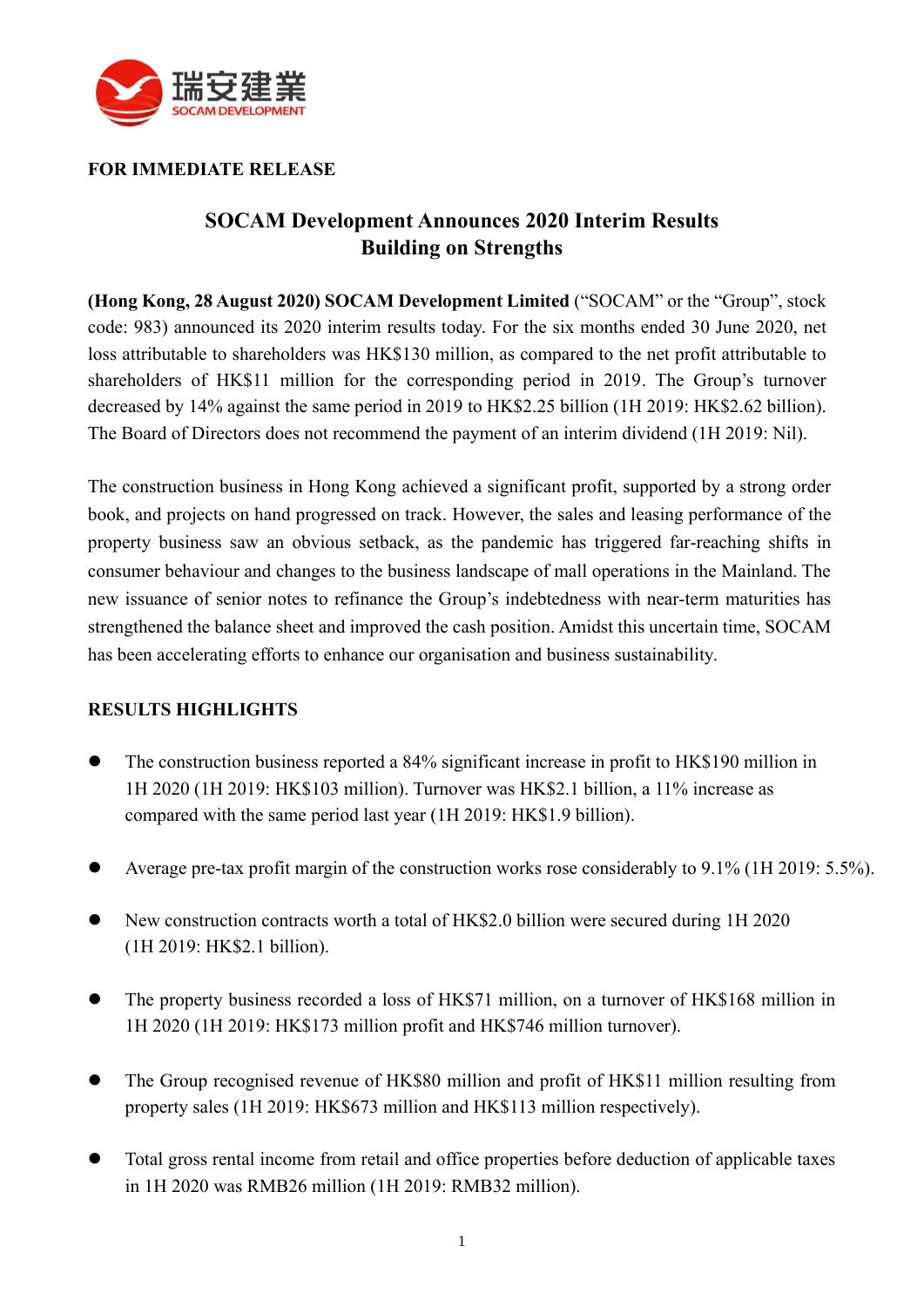

- ⚫ The Group reported a HK\$44 million net foreign exchange loss mainly arising from the 2.0% depreciation of the Renminbi against the Hong Kong dollar on the Group's property assets in the Mainland (1H 2019: HK\$7 million net foreign exchange loss).
- ⚫ In January 2020, SOCAM issued 6.25% senior notes due 2022 in an aggregate principal amount of US\$180 million to refinance its existing indebtedness with near term maturities and for general corporate purposes. In May 2020, SOCAM redeemed all the outstanding 6.25% senior notes due 2020 in an aggregate principal amount of US\$173.2 million.
- ⚫ The Group's net gearing ratio was 62.2% at 30 June 2020 (at 31 December 2019: 54.2%).

#### **BUSINESS REVIEW**

#### **Construction – Higher Profit, Strong Order Book**

The COVID-19 pandemic had modest impact on the Group's building construction activities, and the Group managed to maintain a strong order book during the period. Gross value of contracts on hand was HK\$23.1 billion as at 30 June 2020, with contracts to be completed of HK\$15.3 billion (31 December 2019: HK\$22.1 billion and HK\$15.1 billion respectively). The strong order book will help produce healthy growth in turnover, profit and cash flow in the coming few years.

A number of new construction, maintenance, fit-out and renovation contracts in Hong Kong and Macau worth a total of HK\$2.0 billion were secured in 1H 2020 (1H 2019: HK\$2.1 billion). Major contracts secured include two 3-year maintenance term contracts for public housing estates at various districts, a 5-year maintenance term contract for buildings at the Hong Kong International Airport, a 2-year term contract for architectural and building works of MTRC railways and premises in Hong Kong, and fit-out works on The Hong Kong Palace Museum.

We foresee a contraction in the private sector construction projects in the next few years, while more tendering opportunities will come from the public sector to address the imminent housing and healthcare needs where SOCAM stands to benefit. With our extensive experience and expertise in design and build projects, our construction business is set to benefit from the opportunities ahead.

#### **Property – Weakened performance due to COVID-19**

Our property business suffered adverse impacts on the performance and assets valuation resulting from the pandemic. The sales and handover of the retail shops and SOHO units in Tianjin Veneto Phase 2 were delayed. In addition, the leasing income from investment properties decreased as a result of rental and management fee concessions offered to our tenants and fair value losses on the Group's property assets in the Mainland.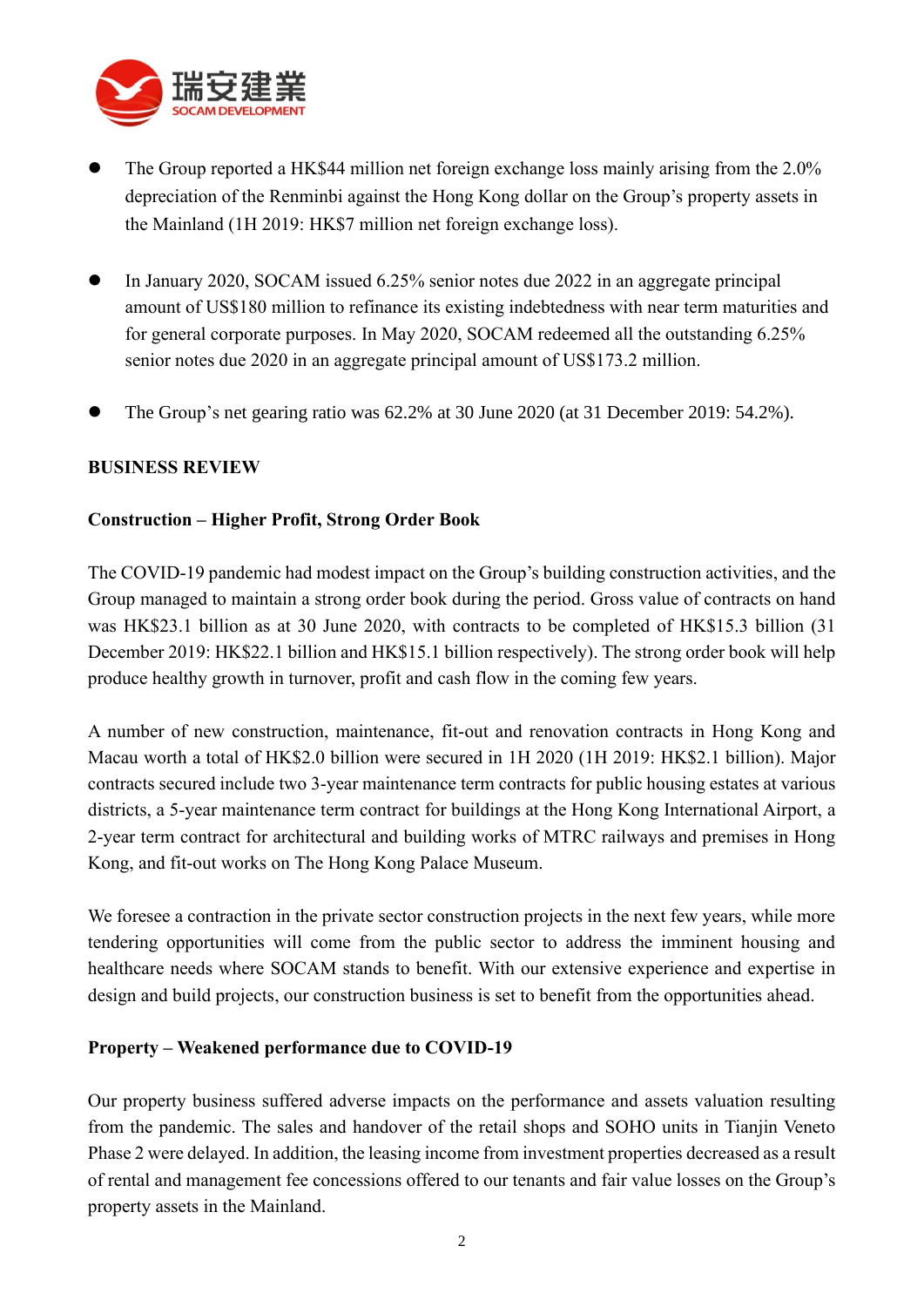

At Nanjing Scenic Villa, property sales revenue recognised in the first half of 2020 amounted to RMB75 million. In addition, the Group contracted sales of 7 retail shops and 65 SOHO units, with a total GFA of 4,540 square metres, in Phase 2 of Tianjin Veneto for a total sales amount of RMB58 million during the period.

With a leaner property team and mall-focused portfolio, the Group is responding dynamically to the consumer behaviour in the new normal and the changing retail market landscape, and strives for marked improvement in occupancy, footfall and rental performance to generate higher returns. We will also step up marketing efforts to push for the sales of the remaining units in Tianjin Veneto Phase 2 in the coming months.

### **OUTLOOK**

While China has become the first major economy to recover from the impact of COVID-19, we remain extremely cautious on the changing and uncertain global economic outlook amidst the worsening US-China relations and heightened geopolitical tensions. In Hong Kong, the already recovering business and economic activities are facing another blow due to the renewed COVID outbreak from July and the stricter anti-epidemic controls.

Nevertheless, we see the crisis creating both risk and opportunity. We will further sharpen our competitive edge, notably health and safety and design-and-build capabilities, to harness the tremendous opportunities from the public sector ahead. The pent-up demand post-epidemic will also drive private consumption, and we will continue to refine our asset enhancement initiatives to respond to the changing retail environment in the Mainland.

In the current difficult times, SOCAM continues to build on our core competencies, strengthen the organisation, and sharpen our focus on the booming public sector construction in Hong Kong as we prioritise our strategies with greater resilience. We will also continue to adopt a prudent strategy and remain alert to acquisition and disposal opportunities to create value for shareholders.